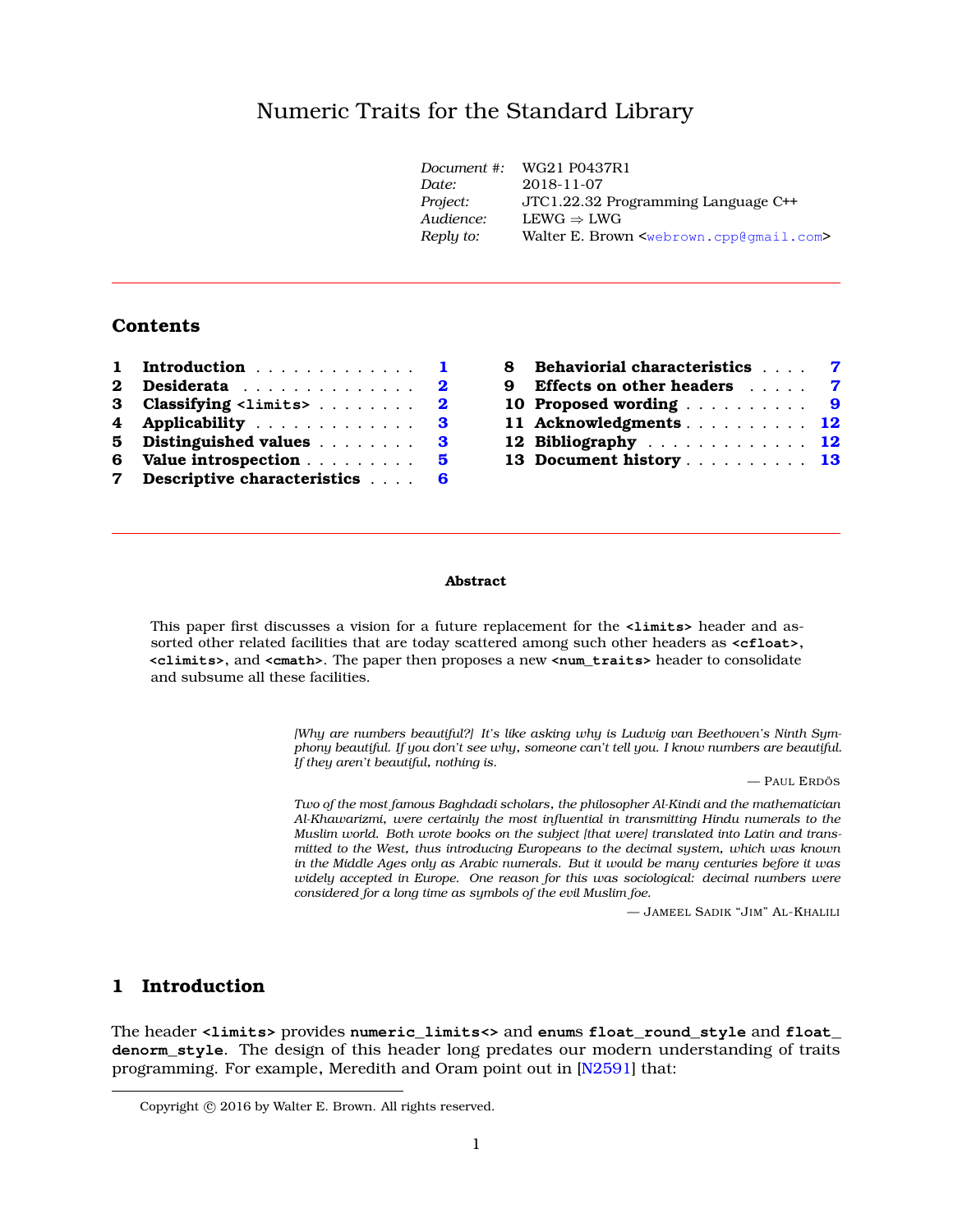**numeric\_limits** is a monolithic class template designed for user-extension through template specialization. Unfortunately this means [that] any attempt to extend the interface by the standard renders all existing user specializations invalid. This problem could have been avoided if each trait in **numeric\_limits** had been declared as its own template, such as with the [then-nascent] type traits library.

That paper then proposes to "Break the monolithic **numeric\_limits** class template apart into a lot of individual trait templates, so that new traits can be added easily." We certainly agree with this general direction. Moreover, we today have far better tools for accommodating such cleanup than we had at the time (2008). For example, we have:

- **constexpr** and type traits in C++11,
- variable templates and improved type traits in C++14,
- *constexpr if* statements in C++17, and
- *requires-clauses* and *requires-expressions* in the C++20 Working Draft [\[N4762\]](#page-11-3).

We should also consider breaking changes as we transition to an updated Standard Library. Although our proposal would allow keeping the existing **numeric\_limits**, we believe it is a better idea to excise it (and other overlapping features) to avoid maintaining the same information in several forms. Therefore, our proposal will unify and subsume all these and other related facilities.

# <span id="page-1-0"></span>**2 Desiderata**

## **2.1 Short-term**

- Create individual numeric traits from the facilities today provided via **<limits>**.
- Collect these new individual traits into a new header, **<num\_traits>**, ensuring that each can be user-specialized.

# **2.2 Long-term**

- Identify other numeric library facilities that are traits-like in nature. Provide these facilities (possibily in a different form) in the new **<num\_traits>** header, then excise them from their current location.
- Identify and excise other library facilities (e.g., from C headers and their C++ analogs) that duplicate these capabilities.
- In all cases, ensure that no significant capabilities are lost in the process.
- No then-empty header (e.g., **<limits>**) will be retained.

# <span id="page-1-1"></span>**3 Classifying <limits>**

Today's **numeric\_limits** has 32 members, of several kinds. Some describe characteristics of the given parameter **T**, some provide special values of **T**, etc. All have specified default values, generally **T{}** or **false**. For purposes of exposition, we will classify the members as follows:

1. Applicability:

• **is\_specialized**

2. Distinguished values:

```
• denorm_min() • epsilon() • infinity() • lowest() • max() • min()
```

```
• quiet_NaN() • round_error() • signaling_NaN()
```
3. Value introspection:

```
• has_infinity • has_quiet_NaN • has_signaling_NaN
```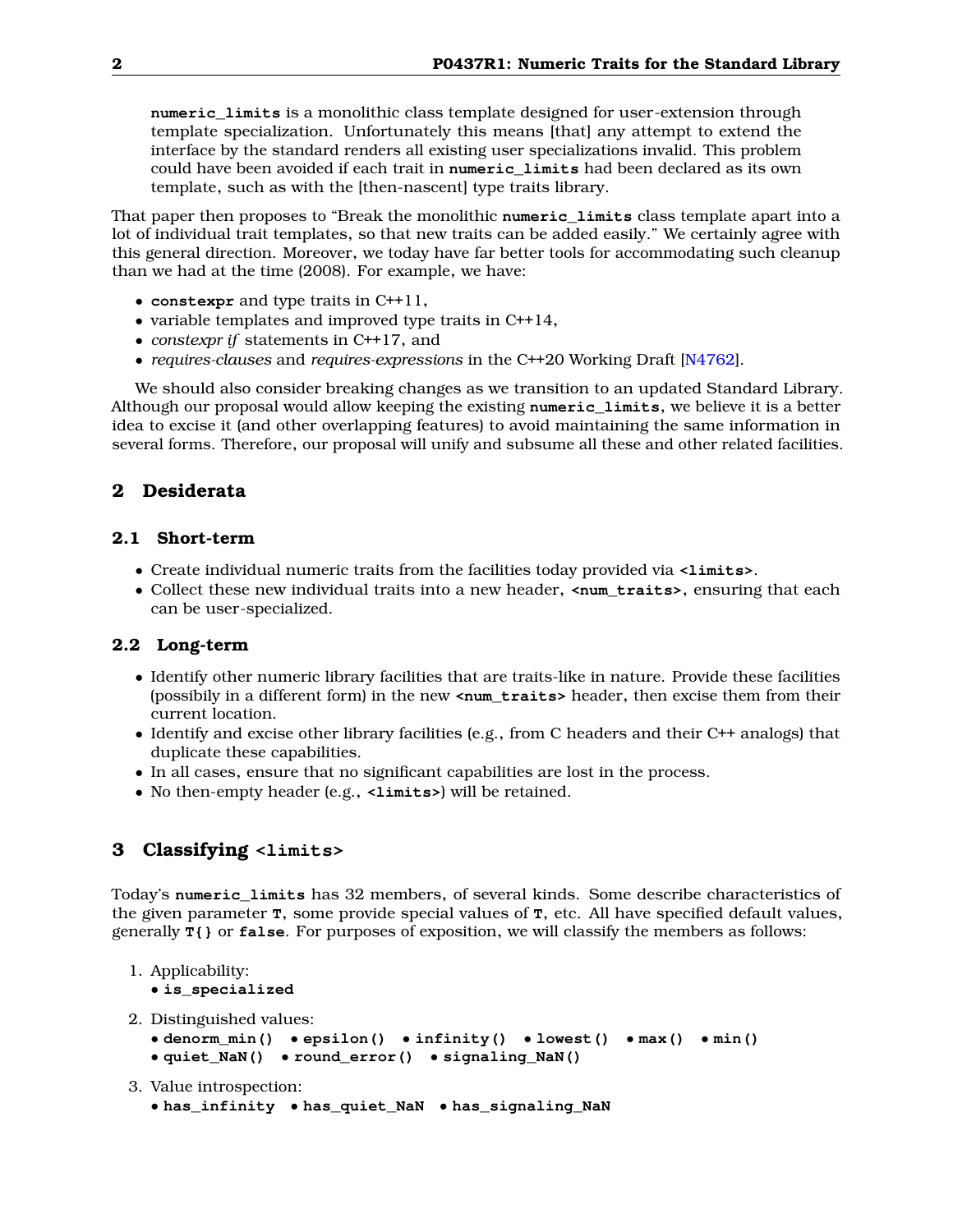```
4. Descriptive characteristics:
```

```
• digits • digits10 • max_digits10 • max_exponent • max_exponent10
• min_exponent • min_exponent10 • radix
```
5. Behaviorial characteristics

```
• has_denorm • has_denorm_loss • is_bounded • is_exact • is_iec559
```

```
• is_integer • is_modulo • is_signed • round_style • tinyness_before
```
• **traps**

<span id="page-2-0"></span>We will discuss our proposal one classification at a time.

# **4 Applicability**

This classification encompasses but a single member: **is\_specialized**. We propose no replacement for this member. To compensate, we will propose, below, that our individual traits be SFINAE-friendly, and will also propose a few general-purpose facilities for detecting values' presence/absence.

# <span id="page-2-1"></span>**5 Distinguished values**

This classification encompasses the following **numeric\_limits** members: **denorm\_min()**, **epsilon()**, **infinity()**, **lowest()**, **max()**, **min()**, **quiet\_NaN()**, **round\_error()**, and **signaling\_NaN()**. With **T** as the template argument, each is specified as a member function returning a value of type **remove\_cv\_t<T>**.

Given the current state of **constexpr** technology, we believe it is no longer necessary that these be functions. Therefore, we propose that each of these become independent **constexpr** variable templates. We also propose that, as independent traits, these be renamed with a prefix "**num\_**":

| • num denorm min      | • num lowest      | . num_quiet_NaN     |
|-----------------------|-------------------|---------------------|
| $\bullet$ num epsilon | $\bullet$ num max | • num round error   |
| • num infinity        | $\bullet$ num min | . num_signaling_NaN |

We now show a sample implementation for a single numeric trait.<sup>[1](#page-2-2)</sup> We have chosen, somewhat arbitrarily, the **num\_infinity** trait (known in **<limits>** as **numeric\_limits::infinity()**).

### **5.1 Exposition-only helpers**

We first present a behind-the-scenes implementation of the trait intended for use with only cvunqualified types. The primary template is defined to provide no result so as to be SFINAE-friendly, while the specializations use GCC-provided intrisics to provide the appropriate results, if any, for floating-point types.

```
1 template< class T > struct __num_infinity_unqual { };
3 #ifdef __FLT_HAS_INFINITY__
4 template<> struct __num_infinity_unqual<float>
5 { static constexpr float value = __builtin_huge_valf(); };
6 #endif
```
<sup>8</sup> **#ifdef \_\_DBL\_HAS\_INFINITY\_\_**

<span id="page-2-2"></span> $1$ Using a recent version of GCC's trunk, we have implemented all the numeric traits in the present proposal. Because all these traits follow a similar coding pattern, we opted to show only one the interest of (at least some) brevity.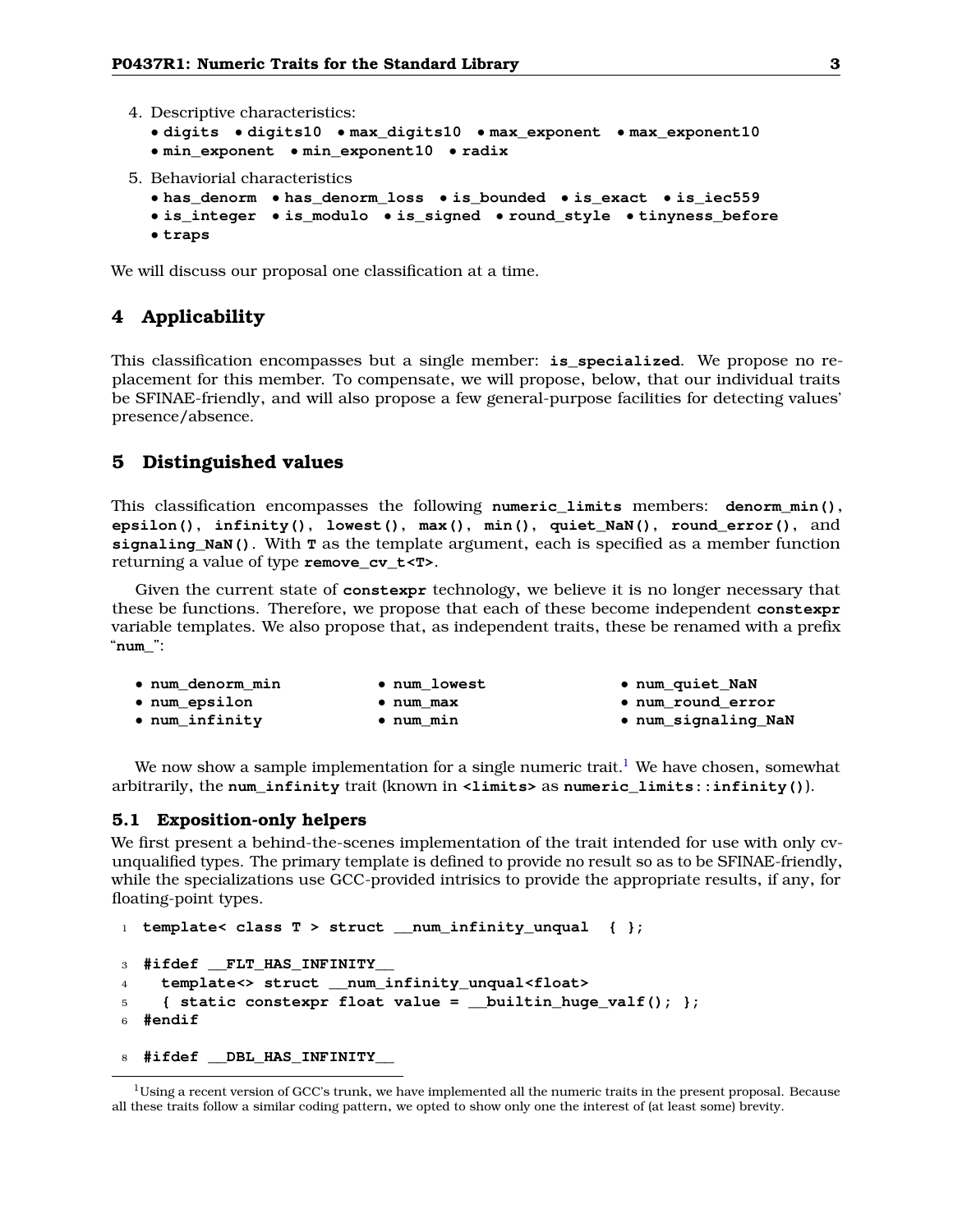```
9 template<> struct __num_infinity_unqual<double>
10 { static constexpr double value = __builtin_huge_val(); };
11 #endif
13 #ifdef __LDBL_HAS_INFINITY__
14 template<> struct __num_infinity_unqual<long double>
15 { static constexpr long double value = __builtin_huge_vall(); };
16 #endif
```
# **5.2 Numeric trait**

Here is an implementation for the trait itself. Note that it is crafted to accommodate user-provided specializations, if any, and to employ facility inheritance, otherwise. $2^2$  $2^2$ 

```
1 template< class T >
2 struct num_infinity : __num_infinity_unqual<T> { };
4 template< class T >
    5 requires is_const_v<T> or is_volatile_v<T>
6 struct num_infinity<T> : num_infinity< remove_cv_t<T> > { };
```
### **5.3 Trait's value**

Consistent with C++17's **\_v**-suffixed value extraction for type traits and the like, we provide a constrained variable template for the same purpose. If the trait provides no value for a given template argument, the constraint will ensure that the program will be ill-formed. (See [§6](#page-4-0) for a general means to determine whether such a value exists for a given type.)

```
1 template< class T >
```
- <sup>2</sup> **requires requires { num\_infinity<T>::value; }**
- <sup>3</sup> **constexpr auto num\_infinity\_v = num\_infinity<T>::value;**

## **5.4 Backward compatibility**

We use a similar technique to provide overloaded function templates to allow value extraction in all cases. The returned value will be the value of the trait, if it exists, or else a user-provided value. (If the user fails to provide such a value, the default value specified for **numeric\_limits:: infinity()** will be used.)

```
1 template< class T >
2 constexpr auto num_infinity_or( T def = T() ) noexcept
3 { return def; }
5 template< class T >
6 requires requires { num_infinity<T>::value; }
7 constexpr auto num_infinity_or( T = T() ) noexcept
8 { return num_infinity<T>::value; }
```
We note in passing that the adoption of our paper  $[P0266R2]$ , combined with C++17's **constexpr if** control structure, has allowed a somewhat more straightforward implementation:

<span id="page-3-0"></span><sup>&</sup>lt;sup>2</sup>Strictly speaking, no inheritance is needed to implement this specific trait, but this pattern can be used to implement all of the proposed traits. For exposition purposes, we therefore also follow the pattern here.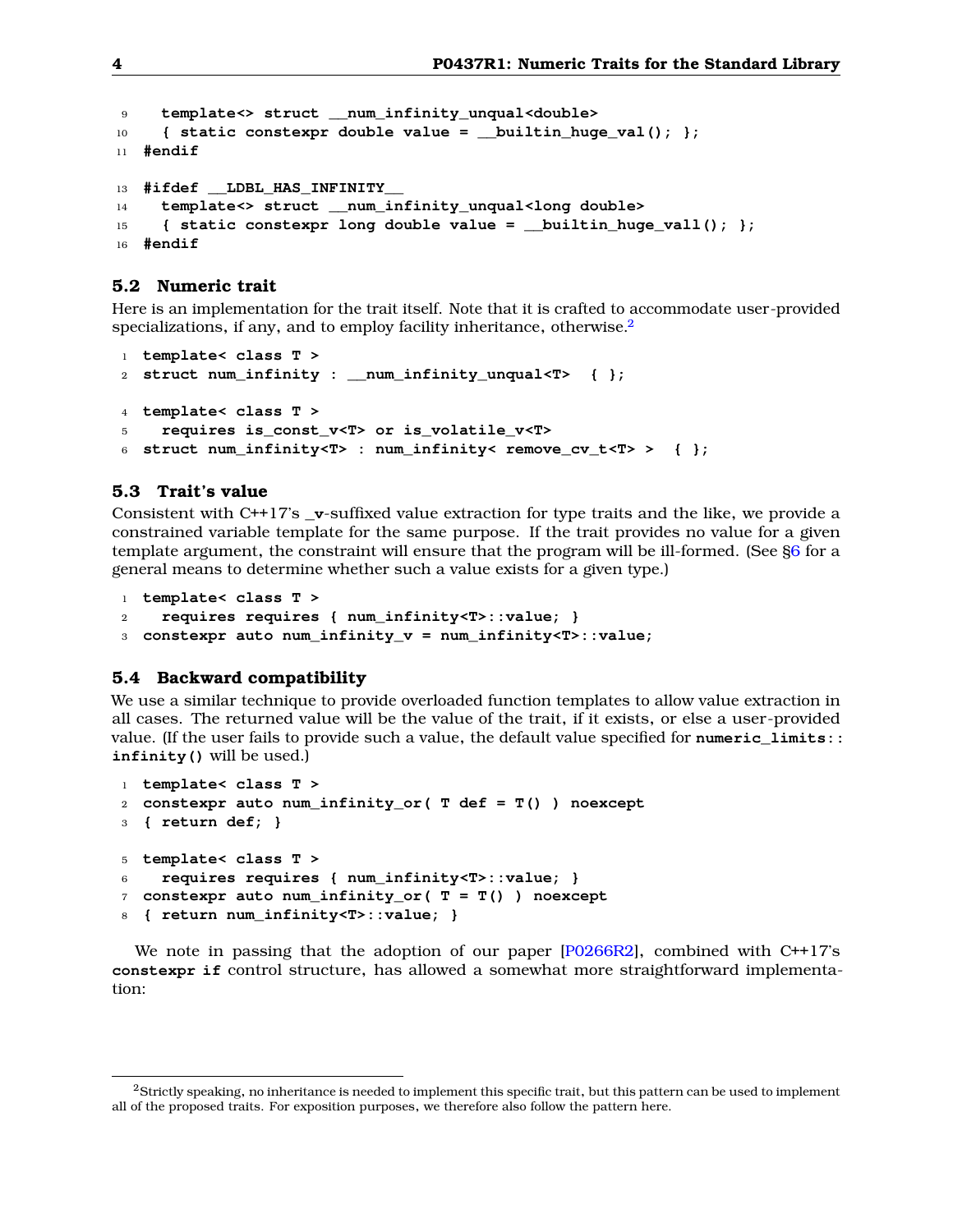```
1 template< class T >
2 constexpr auto num_infinity_or( T def = T() ) noexcept
3 {
4 if constexpr( requires { num_infinity<T>::value; } )
5 return num_infinity<T>::value;
6 else
7 return def;
8 }
```
However, we do not propose such a function to accompany each trait. Instead, we propose a single, more general mechanism to guarantee obtaining a value, independent of whether the trait is defined for a given type:

```
1 template< template< class > class Trait, class T, class R = T >
2 constexpr R
3 value_or( R def = R() ) noexcept
4 { return def; }
5 //
6 template< template< class > class Trait, class T, class R = T >
7 requires requires { Trait<T>::value; }
8 constexpr R
9 value_or( R = R() ) noexcept
10 { return Trait<T>::value; }
```
Such a utility permits **numeric\_limits**-style backwards compatibility, as follows:

```
1 constexpr T
2 infinity( ) noexcept
3 { return value_or<num_infinity, T>(); }
```
### <span id="page-4-0"></span>**6 Value introspection**

This classification encompasses the **bool**-valued **numeric\_limits** members **has\_infinity**, **has\_ quiet\_NaN**, and **has\_signaling\_NaN**. These are designed to report on the meaningful existence of other members. For example, **numeric\_limits<>::has\_infinity** is specified as "True if the type has a representation for positive infinity" ([numeric.limits.members]/33).

We believe these traits are neither necessary nor sufficient. Given that our traits are designed to be extensible to program-defined numeric types, is seems useful to have, instead, a more general mechanism to query the existence of any trait for any numeric type. Therefore, we do not propose any one-for-one replacement for the introspective members listed above. Instead, we propose **value\_exists**, a single, more general facility, designed to be applicable to all numeric traits and all numeric types.

We see three possible means to provide this **value** exists.

- 1. Wait for a proposal from the introspection study group SG7.
- 2. Rely on the adoption of our paper [\[P0266R2\]](#page-12-1).
- 3. Use C++17-style metaprogramming, possibly in combination with C++20 Concepts.

#### **6.1 Implementations**

We have implemented and tested **value** exists as follows: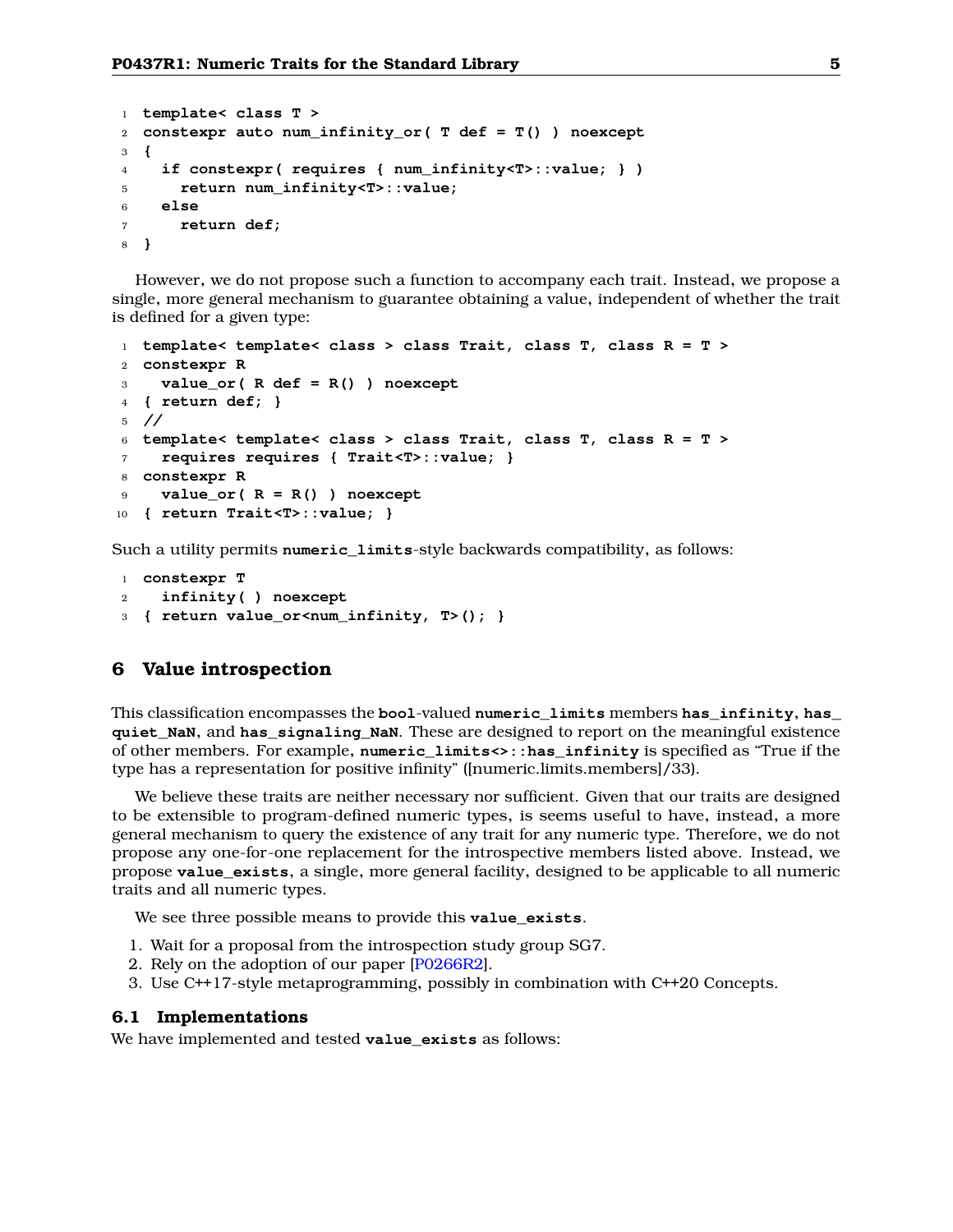```
1 template< template< class > class Trait, class T >
2 constexpr bool
3 value_exists = false;
4 //
5 template< template< class > class Trait, class T >
6 requires requires { Trait<T>::value; }
7 constexpr bool
    8 value_exists<Trait, T> = true;
```
With adoption of our paper [\[P0266R2\]](#page-12-1), a simpler implementation of **value\_exists** became possible:

```
1 template< template< class > class Trait, class T >
2 constexpr bool
3 value_exists = requires { Trait<T>::value; };
```
### **6.2 Uses for value\_exists**

No matter how **value\_exists** is provided, here is a typical application, implementing the aforementioned **has\_infinity**:

```
1 template< class T >
2 constexpr bool
3 has_infinity = value_exists<num_infinity, T>;
```
As another use for **value\_exists**, here is how it can be applied in C++17 to obtain a more straightforward implementation of **value\_or**, described in [§5](#page-2-1) above:

```
1 template< template< class > class Trait, class T, class R = T >
2 constexpr R
3 value_or( R def = R() ) noexcept
4 {
5 if constexpr( value_exists<Trait, T> )
6 return Trait<T>::value;
7 else
8 return def;
9 }
```
Finally, we note that adoption of our paper [\[P0266R2\]](#page-12-1) can be interpreted as obviating need for this **value\_exists** utility. To illustrate this, here is an alternate implementation of our first use case<sup>[3](#page-5-1)</sup>:

```
1 template< class T >
2 constexpr bool
    3 has_infinity = requires { num_infinity<T>::value; };
```
<span id="page-5-0"></span>We leave for LEWG the design question of whether we nonetheless want this utility.

## **7 Descriptive characteristics**

This classification encompasses the following members of **numeric\_limits**: **digits**, **digits10**, **max\_digits10**, **max\_exponent**, **max\_exponent10**, **min\_exponent**, **min\_exponent10**, and **radix**. Each of these is specified as **int**-valued. We therefore propose to provide these as independent **constexpr** variable templates. We also propose, as before, that these be renamed with a **num\_** prefix:

<span id="page-5-1"></span><sup>3</sup>Of course, the use case itself could be obviated by analogous reasoning.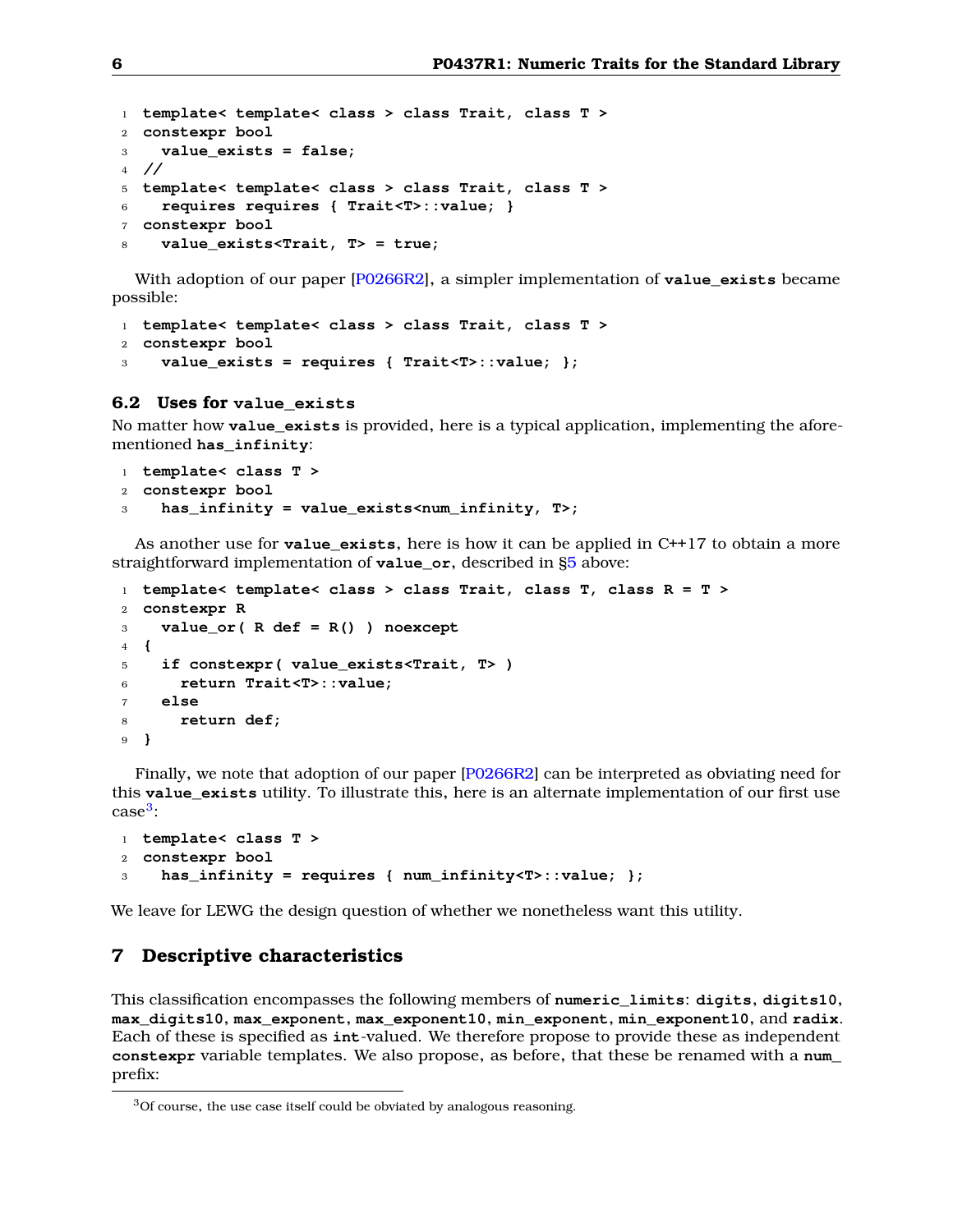| • num_digits       | • num_max_exponent   | • num_min_exponent10 |
|--------------------|----------------------|----------------------|
| • num_digits10     | . num_max_exponent10 | $\bullet$ num radix  |
| • num_max_digits10 | • num_min_exponent   |                      |

As an example, here is an implementation of the proposed **num\_max\_exponent** trait. Note that it follows the same coding pattern as presented earlier:

```
1 template< class T > struct max_exponent_unqual { };
2 //
3 template<> struct max_exponent_unqual<float>
4 { static constexpr int value = __FLT_MAX_EXP__; };
5 //
6 template<> struct max_exponent_unqual<double>
7 { static constexpr int value = __DBL_MAX_EXP__; };
8 //
9 template<> struct max_exponent_unqual<long double>
10 { static constexpr int value = __LDBL_MAX_EXP__; };
12 template< class T >
13 struct num_max_exponent : max_exponent_unqual<T> { };
14 //
15 template< class T >
16 requires is_const_v<T> or is_volatile_v<T>
17 struct
18 num_max_exponent<T> : num_max_exponent< remove_cv_t<T> > { };
20 template< class T >
21 requires requires { num_max_exponent<T>::value; }
22 constexpr auto
23 num_max_exponent_v = num_max_exponent<T>::value;
```
# <span id="page-6-0"></span>**8 Behaviorial characteristics**

This classification encompasses the following members of **numeric\_limits**: **has\_denorm**, **has\_ denorm\_loss**, **is\_bounded**, **is\_exact**, **is\_iec559**, **is\_integer**, **is\_modulo**, **is\_signed**, **round\_ style**, **tinyness\_before**, and **traps**. With two exceptions, these members have type **bool**. The exceptions are **has\_denorm** (which has type **float\_denorm\_style**) and **round\_style** (whose type is **float\_round\_style**).

Rather than propose replacements for these characteristics, we recommend that the numerics study group SG6 first analyze the requirements of recent other standards in this area and make recommendations accordingly. We suggest the documents to be examined include IEEE 754-2008 (also known as ISO/IEC/IEEE 60559:2011) on floating-point, the ISO/IEC 10967 series on language-independent computer arithmetic, the relevant C11 annexes, and other relevant recent work by WG14.

SG6 has to date decline to undertake this task, hence our default position is (reluctantly) to recommend traits that retain the flavor of the existing **numeric\_limits** members listed above. We will do so in a future paper, assuming favorable disposition of the present proposal.

# <span id="page-6-1"></span>**9 Effects on other headers**

The section explores possible ramifications of our proposal with respect to headers inherited from C. Numerous macros are identified as redundant with our proposal. Given the availability of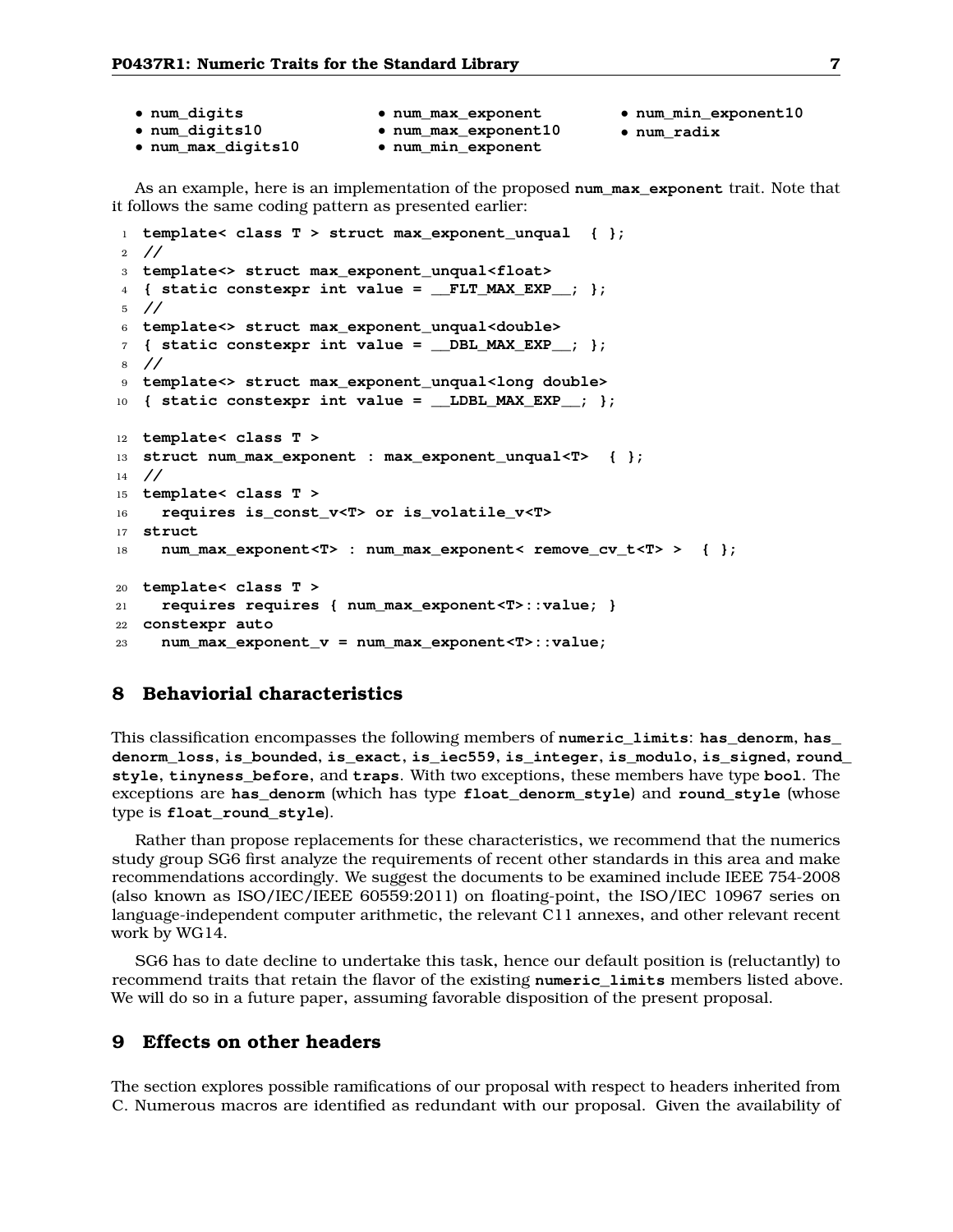C++11's **constexpr**, C++14's variable templates, and C++17's **constexpr if**, we believe it is time to reconsider continued support of preprocessor idioms relying on these macros.

## **9.1 <climits>**

This header, inherited from C, consists of macros only. Our proposed traits obviate most of these; the remaining two should go elsewhere. Then support for this header can be deprecated and/or removed outright.

- **CHAR\_BIT** not a numeric trait; move elsewhere as determined by SG6/LEWG
- {**CHAR SCHAR SHRT INT LONG LLONG**}**\_MIN** obviated by **num\_min<>**
- MB LEN MAX not a numeric trait; move elsewhere as determined by SG6/LEWG
- {**CHAR SCHAR SHRT INT LONG LLONG**}**\_MAX** obviated by **num\_max<>**
- {**UCHAR USHRT UINT ULONG ULLONG**}**\_MAX** obviated by **num\_max<>**

# **9.2 <cstdint>**

This header, inherited from C, specifies the following macros, among other contents. Each is obviated as shown, and its support should be deprecated and/or removed outright from this header.

- **INT\_**[**FAST LEAST**]{**8 16 32 64**}**\_MIN** obviated by **num\_min<>**
- [**U**]**INT\_**[**FAST LEAST**]{**8 16 32 64**}**\_MAX** obviated by **num\_max<>**
- **INT**{**MAX PTR**}**\_MIN** obviated by **num\_min<>**
- [**U**]**INT**{**MAX PTR**}**\_MAX** obviated by **num\_max<>**
- {**PTRDIFF SIG\_ATOMIC WCHAR WINT**}**\_MIN** obviated by **num\_min<>**
- {**PTRDIFF SIG\_ATOMIC WCHAR WINT**}**\_MAX** obviated by **num\_max<>**
- **SIZE\_MAX** obviated by **num\_max<>**

# **9.3 <cfloat>**

This header, inherited from C, consists of macros only. Our proposed traits obviate most of them; we would like to do likewise with the rest so that support for this header can be deprecated and/or removed outright.

- **FLT\_ROUNDS** to be determined by SG6/LEWG
- **FLT\_EVAL\_METHOD** to be determined by SG6/LEWG
- {**FLT DBL LDBL**}**\_HAS\_SUBNORM** to be determined by SG6/LEWG
- **FLT\_RADIX** obviated by **num\_radix<>**
- {**FLT DBL LDBL**}**\_MANT\_DIG** obviated by **num\_digits<>**
- {**FLT DBL LDBL**}**\_DECIMAL\_DIG** obviated by **num\_digits10<>**
- **DECIMAL\_DIG** obviated by **num\_max\_digits10<>**
- {**FLT DBL LDBL**}**\_DIG** obviated by **num\_digits10<>**
- {**FLT DBL LDBL**}**\_MIN\_EXP** obviated by **num\_min\_exponent<>**
- {**FLT DBL LDBL**}**\_MIN\_10\_EXP** obviated by **num\_min\_exponent10<>**
- {**FLT DBL LDBL**}**\_MAX\_EXP** obviated by **num\_max\_exponent<>**
- {**FLT DBL LDBL**}**\_MAX\_10\_EXP** obviated by **num\_max\_exponent10<>**
- {**FLT DBL LDBL**}**\_MAX** obviated by **num\_max<>**
- {**FLT DBL LDBL**}**\_EPSILON** obviated by **num\_epsilon<>**
- {**FLT DBL LDBL**}**\_MIN** obviated by **num\_lowest<>**
- {**FLT DBL LDBL**}**\_TRUE\_MIN** obviated by **num\_min<>**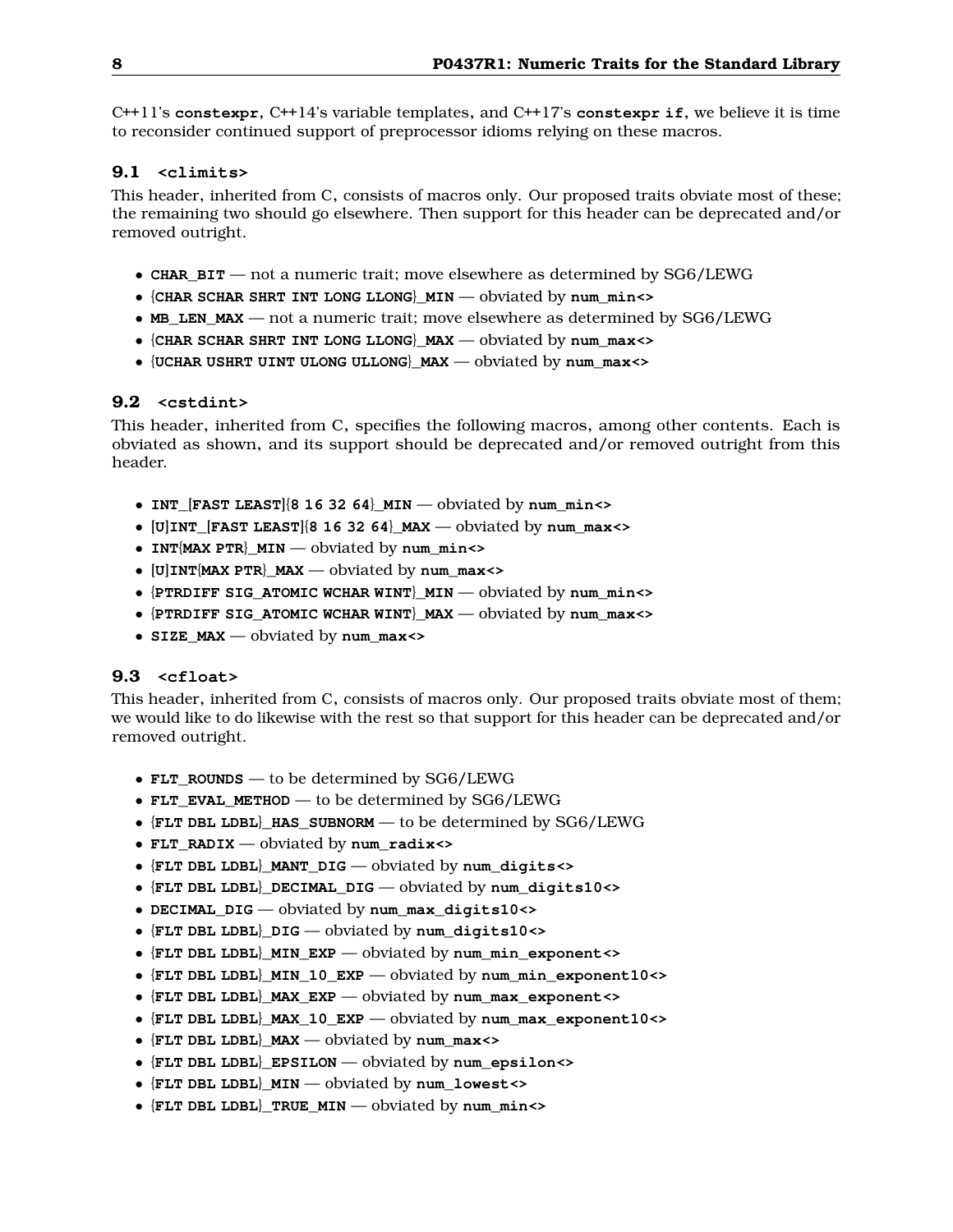## **9.4 <cmath>**

This header, inherited from C, specifies the following macros, among other contents. Each is obviated as shown, and its support should be deprecated and/or removed outright from this header.

- **HUGE\_VAL**[**F L**]— obviated by **num\_infinity<>**?
- **INFINITY** obviated by **num\_infinity<>**
- **NAN** obviated by **num\_quiet\_NaN<>**

# <span id="page-8-0"></span>**10 Proposed wording**[4](#page-8-1)

**10.1** For the purposes of SG10 (Feature Testing), no macro seems necessary. As we are proposing an entirely new header, using the standard *has-include-expression* **\_\_has\_include( <num\_traits>)** seems sufficient to detect the availability of this proposal's implementation.

**10.2** Edit paragraph 1 of [support.limits.general] as shown.

1 The headers **<limits>** (16.3.2), **<climits>** (16.3.5), and **<cfloat>** (16.3.6) supply characteristics of implementation-dependent arithmetic types (6.7.1). In addition, the header **<num\_traits>** ([num.traits]) supplies components, collectively known as *numeric traits*, that provide distinguished values and implementation-dependent characteristics of arithmetic types, and that are extensible to provide analogous values and characteristics for program-defined numeric types.

**10.3** Add the following new text to clause [support.limits], positioned at the discretion of the Project Editor.

#### **16.3.x Numeric traits [num.traits]**

1 Not all traits are applicable to all numeric types, but where a trait is applicable, its definition shall provide a value appropriate to the type's representation. Such values shall be defined so that they are usable as constant expressions. When a trait is instantiated on a cv-qualified type *cv* **T**, the trait's value shall be equal to the value, if any, provided by the specialization on the unqualified type **T**.

2 Each non-utility trait specified in this subclause is declared as a class template having the following form:

## **template <class T> struct Trait;**

Each such **Trait** shall be specialized, if and as applicable, for each arithmetic type **T** ([basic.fundamental]). In addition, a program may specialize each such **Trait**, as applicable, for any cv-unqualified, non-reference, program-defined type **T**. In all cases, **is\_empty\_v<Trait<T>>** shall be **true**.

### **16.3.x.2 Header <num\_traits> synopsis [num.traits.syn]**

```
namespace std {
  // [num.traits.util], numeric utility traits:
  template <template <class> class Trait, class T>
    constexpr bool value_exists = see below;
```
# **16.3.x.1 General [num.traits.general]**

<span id="page-8-1"></span><sup>&</sup>lt;sup>4</sup>All proposed additions and deletions are relative to Working Draft [\[N4762\]](#page-11-3). Drafting and editorial notes are displayed against a gray background.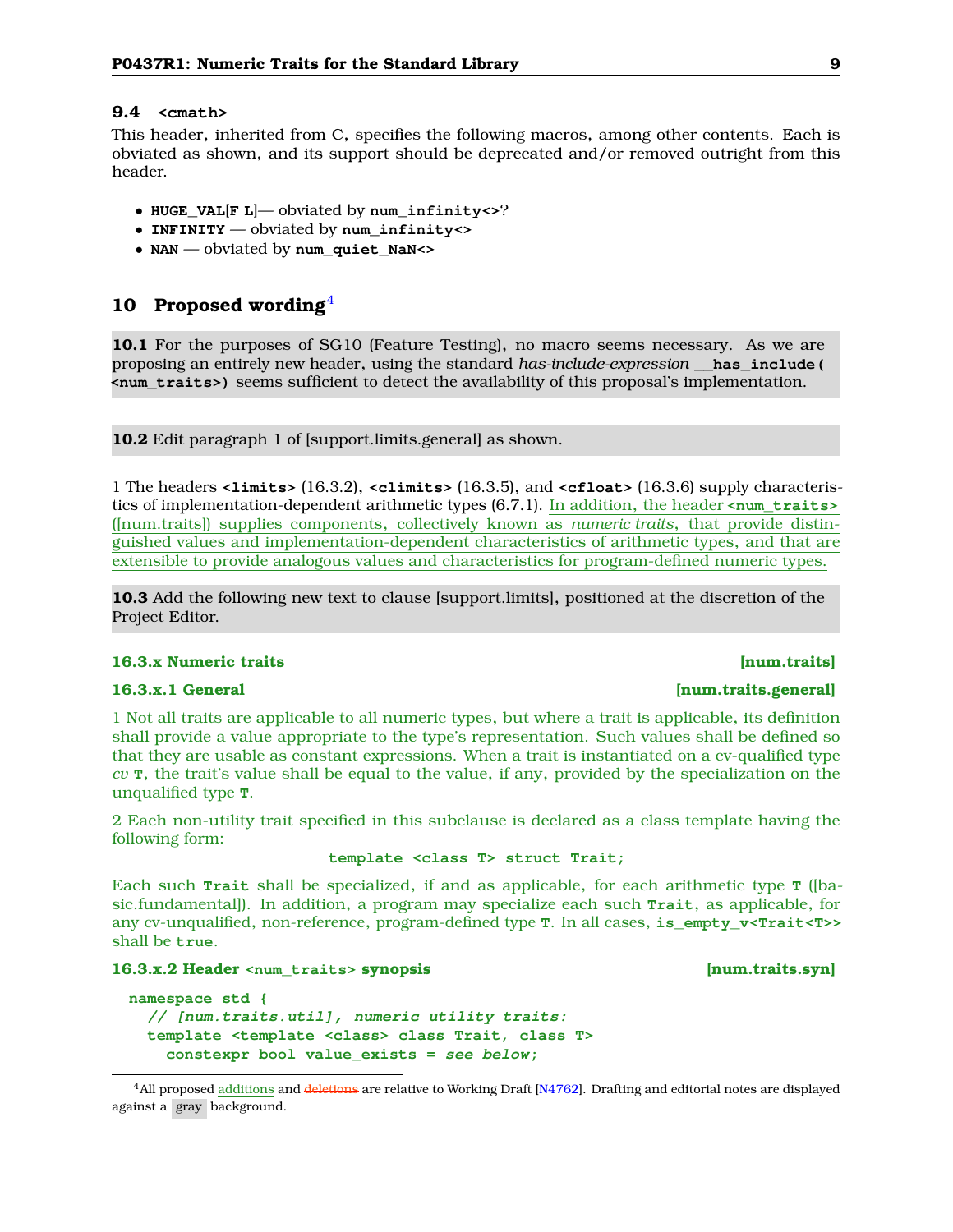```
template <template <class> class Trait, class T, class R = T>
  constexpr R value_or(R def = R()) noexcept;
// [num.traits.val], numeric distinguished value traits:
template <class T> struct num_denorm_min { see below };
template <class T> struct num_epsilon { see below };
template <class T> struct num_infinity { see below };
template <class T> struct num_lowest { see below };
template <class T> struct num_max { see below };
template <class T> struct num_min { see below };
template <class T> struct num_quiet_NaN { see below };
template <class T> struct num_round_error { see below };
template <class T> struct num_signaling_NaN { see below };
template <class T>
  constexpr auto num_denorm_min_v = num_denorm_min<T>::value;
template <class T>
  constexpr auto num_epsilon_v = num_epsilon<T>::value;
template <class T>
  constexpr auto num_infinity_v = num_infinity<T>::value;
template <class T>
  constexpr auto num_lowest_v = num_lowest<T>::value;
template <class T>
  constexpr auto num_max_v = num_max<T>::value;
template <class T>
  constexpr auto num_min_v = num_min<T>::value;
template <class T>
  constexpr auto num_quiet_NaN_v = num_quiet_NaN<T>::value;
template <class T>
  constexpr auto num_round_error_v = num_round_error<T>::value;
template <class T>
  constexpr auto num_signaling_NaN_v = num_signaling_NaN<T>::value;
// [num.traits.char], numeric characteristics traits:
template <class T> struct num_digits { see below };
template <class T> struct num_digits10 { see below };
template <class T> struct num_max_digits10 { see below };
template <class T> struct num_max_exponent { see below };
template <class T> struct num_max_exponent10 { see below };
template <class T> struct num_min_exponent { see below };
template <class T> struct num_min_exponent10 { see below };
template <class T> struct num_radix { see below };
template <class T>
  constexpr auto num_digits_v = num_digits<T>::value;
template <class T>
  constexpr auto num_digits10_v = num_digits10<T>::value;
template <class T>
  constexpr auto num_max_digits10_v = num_max_digits10<T>::value;
template <class T>
  constexpr auto num_max_exponent_v = num_max_exponent<T>::value;
template <class T>
  constexpr auto num_max_exponent10_v = num_max_exponent10<T>::value;
template <class T>
  constexpr auto num_min_exponent_v = num_min_exponent<T>::value;
template <class T>
```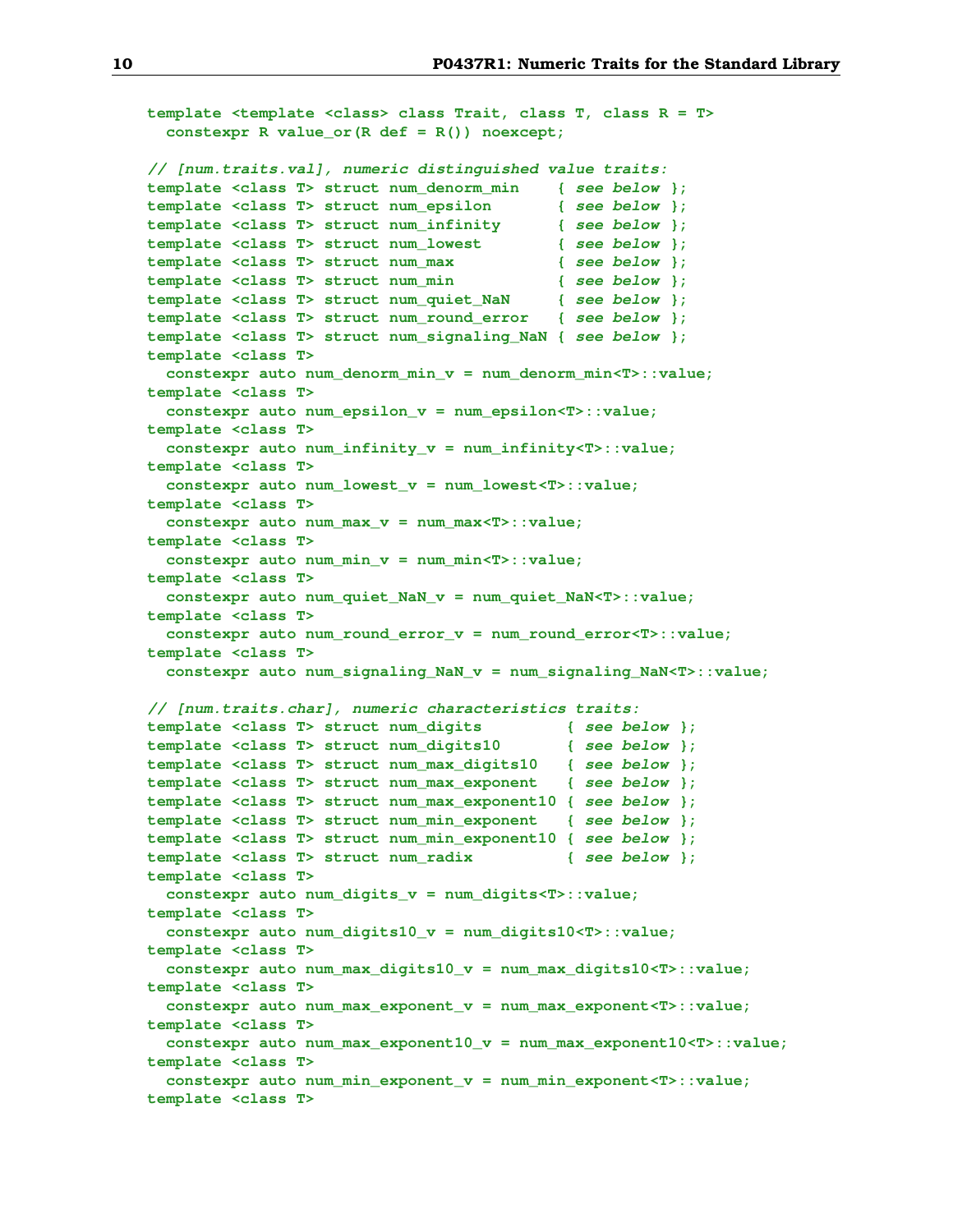```
constexpr auto num_min_exponent10_v = num_min_exponent10<T>::value;
 template <class T>
   constexpr auto num_radix_v = num_radix<T>::value;
}
```
### **16.3.x.3 Numeric utility traits [num.traits.util]**

```
template <template <class> class Trait, class T>
  constexpr bool value_exists = see below;
```
1 *Value:* **true** if **Trait<T>** has a member named **value**, and **false** otherwise.

**template <template <class> class Trait, class T, class R = T> constexpr R value\_or(R def = R()) noexcept;**

2 *Returns:* **Trait<T>::value**, if **value\_exists<Trait, T>** is **true**; **def**, otherwise.

#### **16.3.x.4 Numeric distinguished value traits [num.traits.val]**

1 Each trait in this subclause shall have a **static constexpr T** data member named **value** if and only if the trait is applicable to the type **T**. Such a member, if any, shall be initialized to a value as specified below; otherwise, there shall be no member **value**.

**template <class T> struct num\_denorm\_min { see below };**

2 *Value:* **T**'s minimum positive denormalized value, if any; otherwise, **T**'s minimum positive normalized value, if any.

**template <class T> struct num\_epsilon { see below };**

3 *Value:* **T(1) - E**, where **E** denotes **T**'s least value greater than 1, if any.

**template <class T> struct num\_infinity { see below };**

4 *Value:* **T**'s positive infinity, if any.

**template <class T> struct num\_lowest { see below };**

5 *Value:* A finite value x, if any, such that **T** has no other finite value y such that  $y < x$ .

**template <class T> struct num\_max { see below };**

6 *Value:* A finite value x, if any, such that **T** has no other finite value y such that  $y > x$ .

**template <class T> struct num\_min { see below };**

7 *Value:* **T**'s minimum positive normalized value, if **T** supports denormalization; otherwise, the same value as **num\_lowest**, if any.

**template <class T> struct num\_quiet\_NaN { see below };**

8 *Value:* **T**'s quiet "Not a Number" value, if any.

**template <class T> struct num\_round\_error { see below };**

9 *Value:* **T**'s maximum rounding error, if any.

**template <class T> struct num\_signaling\_NaN { see below };**

10 *Value:* **T**'s signaling "Not a Number" value, if any.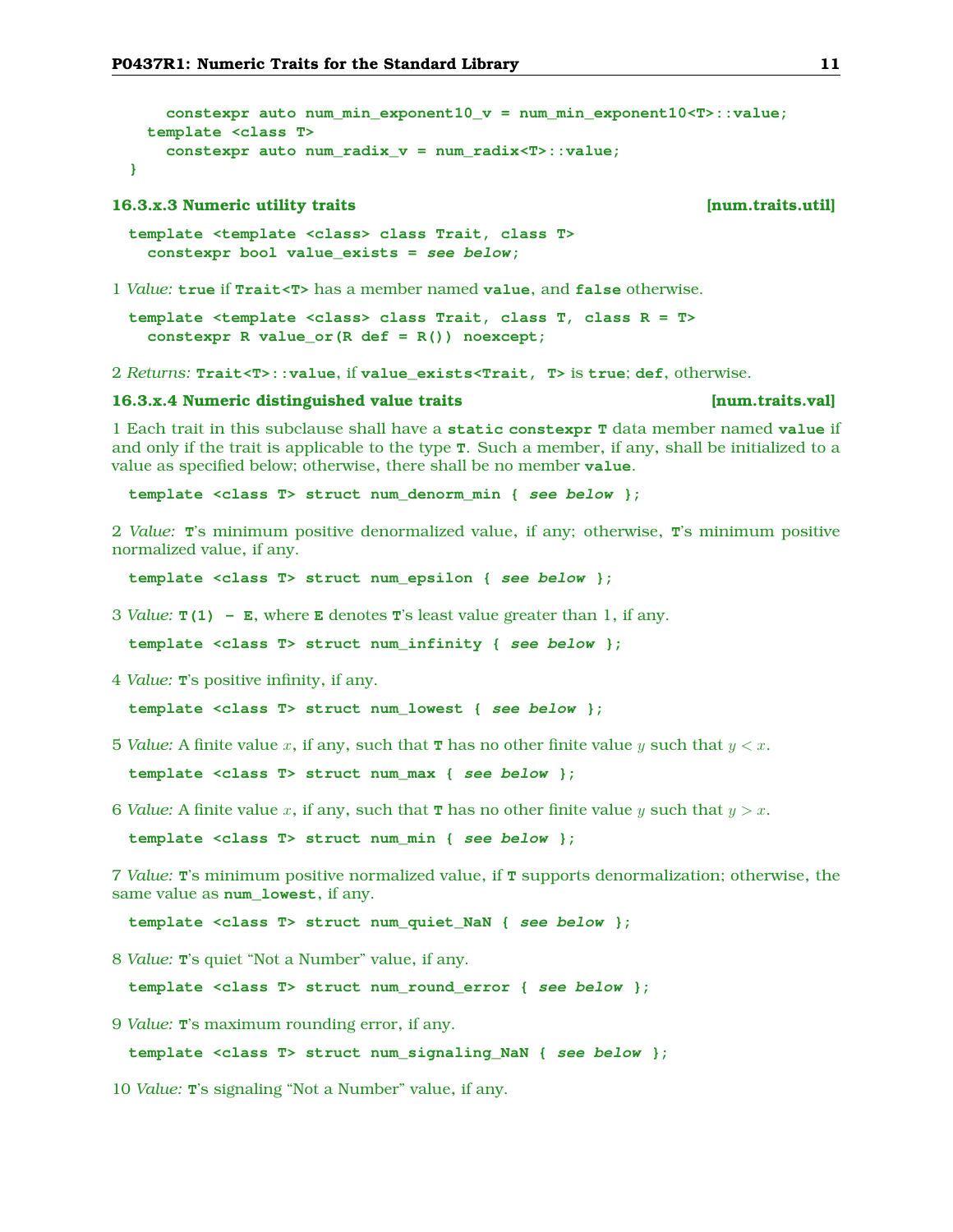## **16.3.x.5 Numeric characteristics traits [num.traits.char]**

1 Each trait in this subclause shall have a **static constexpr int** data member named **value** if and only if the trait is applicable to the type **T**. Such a member, if any, shall be initialized to a value as specified below; otherwise, there shall be no member **value**.

**template <class T> struct num\_digits { see below };**

2 *Value:* The number of **num\_radix\_v<T>** digits that can be represented without change. If **is\_integer\_v<T>** is **true**, this is the number of non-sign bits in the representation; If **is\_ floating\_point\_v<T>** is **true**, this is the number of **num\_radix\_v<T>** digits in the mantissa.

**template <class T> struct num\_digits10 { see below };**

3 *Value:* The number of base 10 digits that can be represented without change.

**template <class T> struct num\_max\_digits10 { see below };**

4 *Value:* The number of base 10 digits required to ensure that type **T** values which differ are always differentiated.

**template <class T> struct num\_max\_exponent { see below };**

5 *Value:* With  $r = \texttt{num\_radix\_v},$  the largest positive integer  $i$  such that  $r^{i-1}$  is a representable finite value of type **T**.

**template <class T> struct num\_max\_exponent10 { see below };**

 $6$  *Value:* The largest positive integer  $i$  such that  $10^i$  is in the range of representable finite type  $\mathbf T$ values.

**template <class T> struct num\_min\_exponent { see below };**

7 *Value*: With  $r = \text{num\_radix\_v&ltT>}$ , the minimum negative integer i such that  $r^{i-1}$  is a representable, normalized (if applicable), finite value of type **T**.

**template <class T> struct num\_min\_exponent10 { see below };**

 $8$  *Value:* The minimum negative integer  $i$  such that  $10^i$  is in the range of representable, normalized (if applicable), finite type **T** values.

**template <class T> struct num\_radix { see below };**

9 *Value:* The base of the representation. If **is\_floating\_point\_v<T>** is **true**, this shall refer to the base or radix (often 2) of the exponent representation.

## <span id="page-11-0"></span>**11 Acknowledgments**

<span id="page-11-1"></span>Many thanks to the readers of early drafts of this paper for their thoughtful comments.

# **12 Bibliography**

- <span id="page-11-2"></span>[N2591] Meredith, Alisdair and Fabien Oram: "Refactoring **numeric\_limits**." ISO/IEC JTC1/SC22/WG21 document N2591 (post-Bellevue mailing), 2008-03-17. Online: [http://www.open-std.org/jtc1/](http://www.open-std.org/jtc1/sc22/wg21/docs/papers/2008/n2591.html) [sc22/wg21/docs/papers/2008/n2591.html.](http://www.open-std.org/jtc1/sc22/wg21/docs/papers/2008/n2591.html)
- <span id="page-11-3"></span>[N4762] Richard Smith: "Working Draft, Standard for Programming Language C++." ISO/IEC JTC1/ SC22/WG21 document N4762 (corrected post-Rappersville mailing), 2018-07-07. [http://wg21.](http://wg21.link/n4762) [link/n4762.](http://wg21.link/n4762)